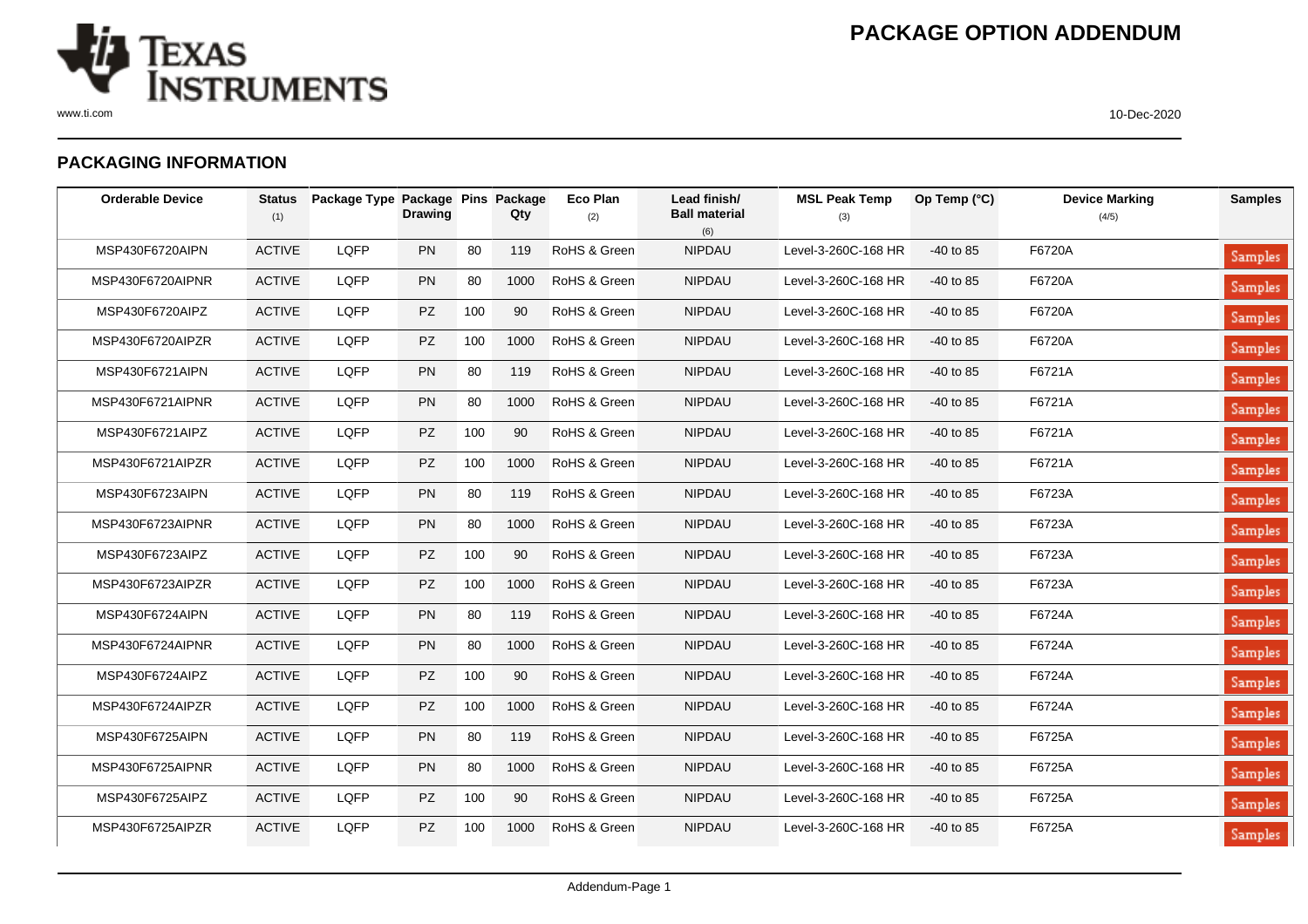

## **PACKAGE OPTION ADDENDUM**

| <b>Orderable Device</b> | <b>Status</b><br>(1) | Package Type Package Pins Package | <b>Drawing</b> |     | Qty  | Eco Plan<br>(2) | Lead finish/<br><b>Ball material</b><br>(6) | <b>MSL Peak Temp</b><br>(3) | Op Temp (°C) | <b>Device Marking</b><br>(4/5) | <b>Samples</b> |
|-------------------------|----------------------|-----------------------------------|----------------|-----|------|-----------------|---------------------------------------------|-----------------------------|--------------|--------------------------------|----------------|
| MSP430F6726AIPN         | <b>ACTIVE</b>        | LQFP                              | PN             | 80  | 119  | RoHS & Green    | NIPDAU                                      | Level-3-260C-168 HR         | $-40$ to 85  | F6726A                         | Samples        |
| MSP430F6726AIPNR        | <b>ACTIVE</b>        | LQFP                              | PN             | 80  | 1000 | RoHS & Green    | NIPDAU                                      | Level-3-260C-168 HR         | $-40$ to 85  | F6726A                         | Samples        |
| MSP430F6726AIPZ         | <b>ACTIVE</b>        | LQFP                              | PZ             | 100 | 90   | RoHS & Green    | <b>NIPDAU</b>                               | Level-3-260C-168 HR         | $-40$ to 85  | F6726A                         | Samples        |
| MSP430F6726AIPZR        | <b>ACTIVE</b>        | LQFP                              | PZ             | 100 | 1000 | RoHS & Green    | <b>NIPDAU</b>                               | Level-3-260C-168 HR         | $-40$ to 85  | F6726A                         | Samples        |
| MSP430F6730AIPN         | <b>ACTIVE</b>        | LQFP                              | PN             | 80  | 119  | RoHS & Green    | <b>NIPDAU</b>                               | Level-3-260C-168 HR         | $-40$ to 85  | F6730A                         | Samples        |
| MSP430F6730AIPNR        | <b>ACTIVE</b>        | LQFP                              | PN             | 80  | 1000 | RoHS & Green    | <b>NIPDAU</b>                               | Level-3-260C-168 HR         | $-40$ to 85  | F6730A                         | Samples        |
| MSP430F6730AIPZ         | <b>ACTIVE</b>        | LQFP                              | PZ             | 100 | 90   | RoHS & Green    | <b>NIPDAU</b>                               | Level-3-260C-168 HR         | $-40$ to 85  | F6730A                         | Samples        |
| MSP430F6730AIPZR        | <b>ACTIVE</b>        | LQFP                              | <b>PZ</b>      | 100 | 1000 | RoHS & Green    | <b>NIPDAU</b>                               | Level-3-260C-168 HR         | $-40$ to 85  | F6730A                         | Samples        |
| MSP430F6731AIPN         | <b>ACTIVE</b>        | LQFP                              | PN             | 80  | 119  | RoHS & Green    | <b>NIPDAU</b>                               | Level-3-260C-168 HR         | $-40$ to 85  | F6731A                         | Samples        |
| MSP430F6731AIPNR        | <b>ACTIVE</b>        | LQFP                              | PN             | 80  | 1000 | RoHS & Green    | <b>NIPDAU</b>                               | Level-3-260C-168 HR         | $-40$ to 85  | F6731A                         | Samples        |
| MSP430F6731AIPZ         | <b>ACTIVE</b>        | LQFP                              | PZ             | 100 | 90   | RoHS & Green    | <b>NIPDAU</b>                               | Level-3-260C-168 HR         | $-40$ to 85  | F6731A                         | Samples        |
| MSP430F6731AIPZR        | <b>ACTIVE</b>        | LQFP                              | <b>PZ</b>      | 100 | 1000 | RoHS & Green    | <b>NIPDAU</b>                               | Level-3-260C-168 HR         | $-40$ to 85  | F6731A                         | Samples        |
| MSP430F6733AIPN         | <b>ACTIVE</b>        | LQFP                              | PN             | 80  | 119  | RoHS & Green    | NIPDAU                                      | Level-3-260C-168 HR         | $-40$ to 85  | F6733A                         | Samples        |
| MSP430F6733AIPNR        | <b>ACTIVE</b>        | LQFP                              | <b>PN</b>      | 80  | 1000 | RoHS & Green    | <b>NIPDAU</b>                               | Level-3-260C-168 HR         | $-40$ to 85  | F6733A                         | Samples        |
| MSP430F6733AIPZ         | <b>ACTIVE</b>        | LQFP                              | <b>PZ</b>      | 100 | 90   | RoHS & Green    | <b>NIPDAU</b>                               | Level-3-260C-168 HR         | $-40$ to 85  | F6733A                         | Samples        |
| MSP430F6733AIPZR        | <b>ACTIVE</b>        | LQFP                              | <b>PZ</b>      | 100 | 1000 | RoHS & Green    | NIPDAU                                      | Level-3-260C-168 HR         | $-40$ to 85  | F6733A                         | <b>Samples</b> |
| MSP430F6734AIPN         | <b>ACTIVE</b>        | LQFP                              | PN             | 80  | 119  | RoHS & Green    | NIPDAU                                      | Level-3-260C-168 HR         | $-40$ to 85  | F6734A                         | <b>Samples</b> |
| MSP430F6734AIPNR        | <b>ACTIVE</b>        | LQFP                              | PN             | 80  | 1000 | RoHS & Green    | <b>NIPDAU</b>                               | Level-3-260C-168 HR         | $-40$ to 85  | F6734A                         | Samples        |
| MSP430F6734AIPZ         | <b>ACTIVE</b>        | LQFP                              | PZ             | 100 | 90   | RoHS & Green    | NIPDAU                                      | Level-3-260C-168 HR         | $-40$ to 85  | F6734A                         | <b>Samples</b> |
| MSP430F6734AIPZR        | <b>ACTIVE</b>        | LQFP                              | <b>PZ</b>      | 100 | 1000 | RoHS & Green    | NIPDAU                                      | Level-3-260C-168 HR         | $-40$ to 85  | F6734A                         | Samples        |
| MSP430F6735AIPN         | <b>ACTIVE</b>        | LQFP                              | PN             | 80  | 119  | RoHS & Green    | <b>NIPDAU</b>                               | Level-3-260C-168 HR         | $-40$ to 85  | F6735A                         | <b>Samples</b> |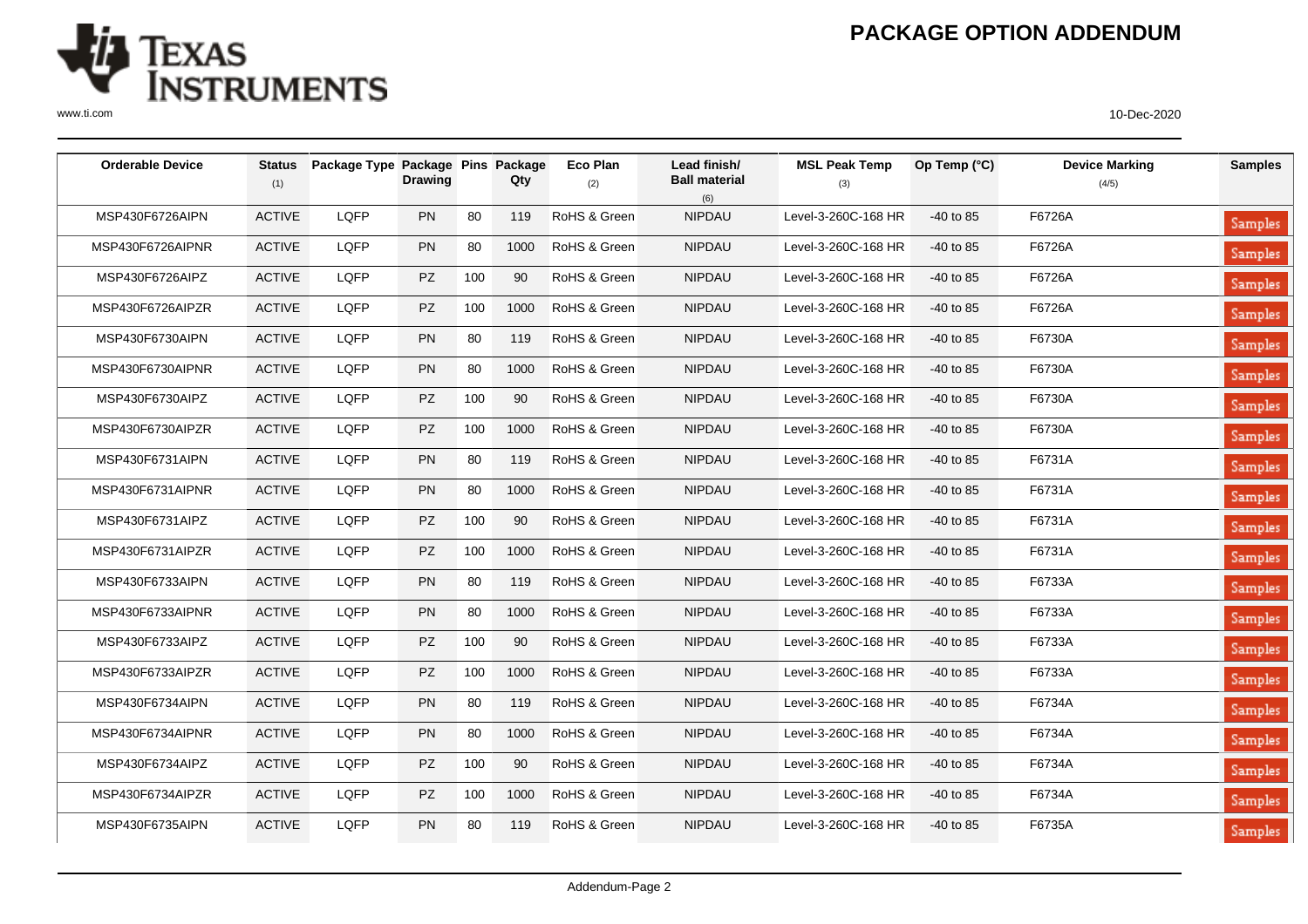

| <b>Orderable Device</b> | <b>Status</b> | Package Type Package Pins |                |     | Package | Eco Plan     | Lead finish/         | <b>MSL Peak Temp</b> | Op Temp (°C) | <b>Device Marking</b> | <b>Samples</b> |
|-------------------------|---------------|---------------------------|----------------|-----|---------|--------------|----------------------|----------------------|--------------|-----------------------|----------------|
|                         | (1)           |                           | <b>Drawing</b> |     | Qty     | (2)          | <b>Ball material</b> | (3)                  |              | (4/5)                 |                |
|                         |               |                           |                |     |         |              | (6)                  |                      |              |                       |                |
| MSP430F6735AIPNR        | <b>ACTIVE</b> | LQFP                      | <b>PN</b>      | 80  | 1000    | RoHS & Green | <b>NIPDAU</b>        | Level-3-260C-168 HR  | $-40$ to 85  | F6735A                | Samples        |
| MSP430F6735AIPZ         | <b>ACTIVE</b> | LQFP                      | PZ             | 100 | 90      | RoHS & Green | <b>NIPDAU</b>        | Level-3-260C-168 HR  | $-40$ to 85  | F6735A                | Samples        |
| MSP430F6735AIPZR        | <b>ACTIVE</b> | LQFP                      | <b>PZ</b>      | 100 | 1000    | RoHS & Green | <b>NIPDAU</b>        | Level-3-260C-168 HR  | $-40$ to 85  | F6735A                | Samples        |
| MSP430F6736AIPN         | <b>ACTIVE</b> | LQFP                      | <b>PN</b>      | 80  | 119     | RoHS & Green | <b>NIPDAU</b>        | Level-3-260C-168 HR  | $-40$ to 85  | F6736A                | Samples        |
| MSP430F6736AIPNR        | <b>ACTIVE</b> | LQFP                      | <b>PN</b>      | 80  | 1000    | RoHS & Green | <b>NIPDAU</b>        | Level-3-260C-168 HR  | $-40$ to 85  | F6736A                | Samples        |
| MSP430F6736AIPZ         | <b>ACTIVE</b> | LOFP                      | <b>PZ</b>      | 100 | 90      | RoHS & Green | <b>NIPDAU</b>        | Level-3-260C-168 HR  | $-40$ to 85  | F6736A                | Samples        |
| MSP430F6736AIPZR        | <b>ACTIVE</b> | LQFP                      | <b>PZ</b>      | 100 | 1000    | RoHS & Green | <b>NIPDAU</b>        | Level-3-260C-168 HR  | $-40$ to 85  | F6736A                | Samples        |

**(1)** The marketing status values are defined as follows:

**ACTIVE:** Product device recommended for new designs.

**LIFEBUY:** TI has announced that the device will be discontinued, and a lifetime-buy period is in effect.

**NRND:** Not recommended for new designs. Device is in production to support existing customers, but TI does not recommend using this part in a new design.

**PREVIEW:** Device has been announced but is not in production. Samples may or may not be available.

**OBSOLETE:** TI has discontinued the production of the device.

<sup>(2)</sup> RoHS: TI defines "RoHS" to mean semiconductor products that are compliant with the current EU RoHS requirements for all 10 RoHS substances, including the requirement that RoHS substance do not exceed 0.1% by weight in homogeneous materials. Where designed to be soldered at high temperatures, "RoHS" products are suitable for use in specified lead-free processes. TI may reference these types of products as "Pb-Free".

RoHS Exempt: TI defines "RoHS Exempt" to mean products that contain lead but are compliant with EU RoHS pursuant to a specific EU RoHS exemption.

Green: TI defines "Green" to mean the content of Chlorine (CI) and Bromine (Br) based flame retardants meet JS709B low halogen requirements of <=1000ppm threshold. Antimony trioxide based flame retardants must also meet the <=1000ppm threshold requirement.

**(3)** MSL, Peak Temp. - The Moisture Sensitivity Level rating according to the JEDEC industry standard classifications, and peak solder temperature.

**(4)** There may be additional marking, which relates to the logo, the lot trace code information, or the environmental category on the device.

**(5)** Multiple Device Markings will be inside parentheses. Only one Device Marking contained in parentheses and separated by a "~" will appear on a device. If a line is indented then it is a continuation of the previous line and the two combined represent the entire Device Marking for that device.

<sup>(6)</sup> Lead finish/Ball material - Orderable Devices may have multiple material finish options. Finish options are separated by a vertical ruled line. Lead finish/Ball material values may wrap to two lines if the finish value exceeds the maximum column width.